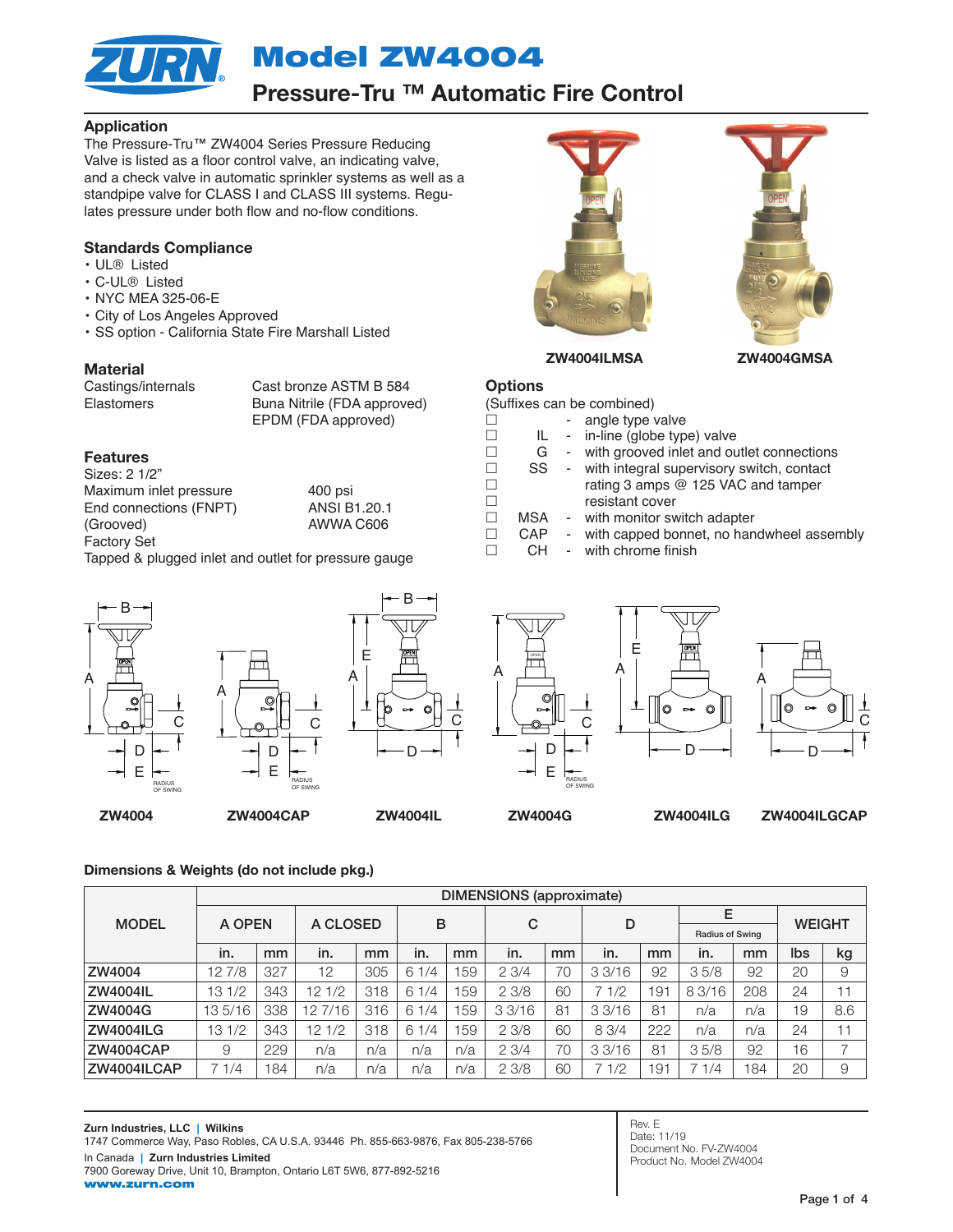# Residual Pressure Charts

For Pressure-Tru® 2 1/2" Models: ZW4000, ZW4000G, ZW4004 & ZW4004G





20 40 60 80 100 120 140 160 Outlet Residual (psi)

### Choosing The Correct Settings

In designing a sprinkler system, a minimum of 20 psi pressure differential (the difference between the inlet static pressure and the valve outlet set static pressure) is recommended to assure a well regulated and efficient system. In choosing the correct setting for the Pressure-Tru® valve, refer to the Residual Pressure Charts, Static Pressure Chart and the following procedures:

50

100

150

200

250

- 1. Determine the demand in gallons per minute required downstream of the valve.
- 2. Determine the standpipe residual or "flow pressure" at the valve inlet.
- 3. Locate the appropriate flow chart based on GPM required and body style.
- 4. Locate the inlet residual pressure on the vertical axis of the chart and draw a horizontal line from this pressure across the chart.
- 5. Locate the desired valve outlet residual pressure on the horizontal axis of the chart and draw a vertical line from this pressure.
- 6. The curve nearest the intersection of the two lines drawn is the appropriate type for the valve.
- 7. To determine the static outlet pressure, locate the static chart. Determine the valve inlet static pressure shown on the vertical axis and draw a horizontal line from that pressure to the appropriate curve determined above, then draw a vertical line down to the horizontal axis and read the static outlet pressure.

### Maximum Rated Inlet Pressure

S T U

Maximum inlet pressure, to assure a maximum outlet pressure of 175 psi. Inlet side of valves can be safely tested up to 400 PSI during system hydrostatic leak test.

| Bonnet<br>Type   | <b>Max Inlet Pressure</b><br>psi (kpa) |        |  |  |  |  |
|------------------|----------------------------------------|--------|--|--|--|--|
| Ν                | 400                                    | (2750) |  |  |  |  |
| $\left( \right)$ | 400                                    | (2750) |  |  |  |  |
| Ρ                | 360                                    | (2475) |  |  |  |  |
| Q                | 310                                    | (2125) |  |  |  |  |
| R                | 290                                    | (2000) |  |  |  |  |
| S                | 250                                    | (1725) |  |  |  |  |
| т                | 225                                    | (1550) |  |  |  |  |
| Н                | 200                                    | (1375) |  |  |  |  |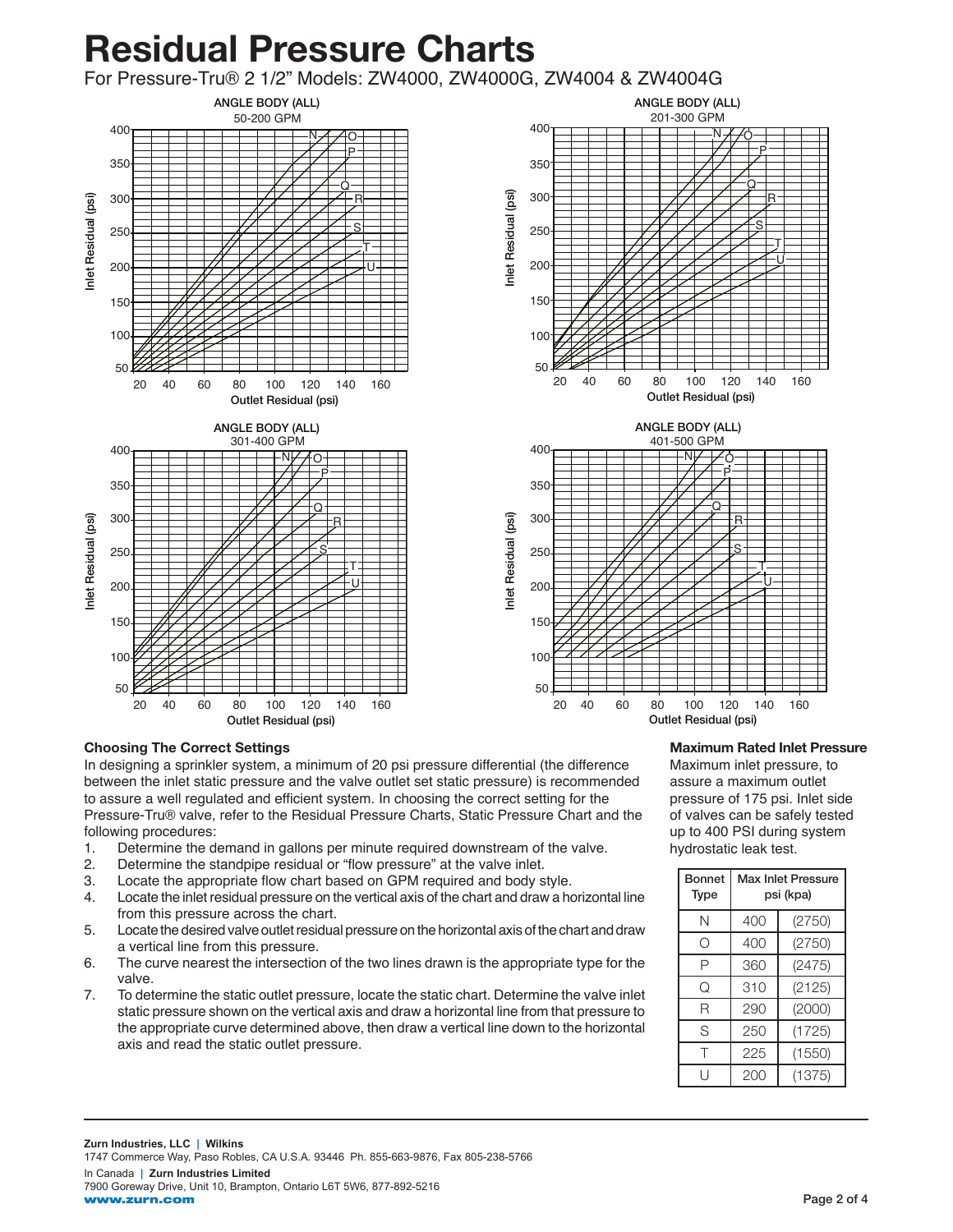# Residual Pressure Charts

For Pressure-Tru® 2 1/2" Models: ZW4000IL & ZW4004IL



**Zurn Industries, LLC | Wilkins** 1747 Commerce Way, Paso Robles, CA U.S.A. 93446 Ph. 855-663-9876, Fax 805-238-5766 In Canada **| Zurn Industries Limited** 7900 Goreway Drive, Unit 10, Brampton, Ontario L6T 5W6, 877-892-5216 www.zurn.com

 $\overline{\mathsf{Q}}$ R S T U

P

R